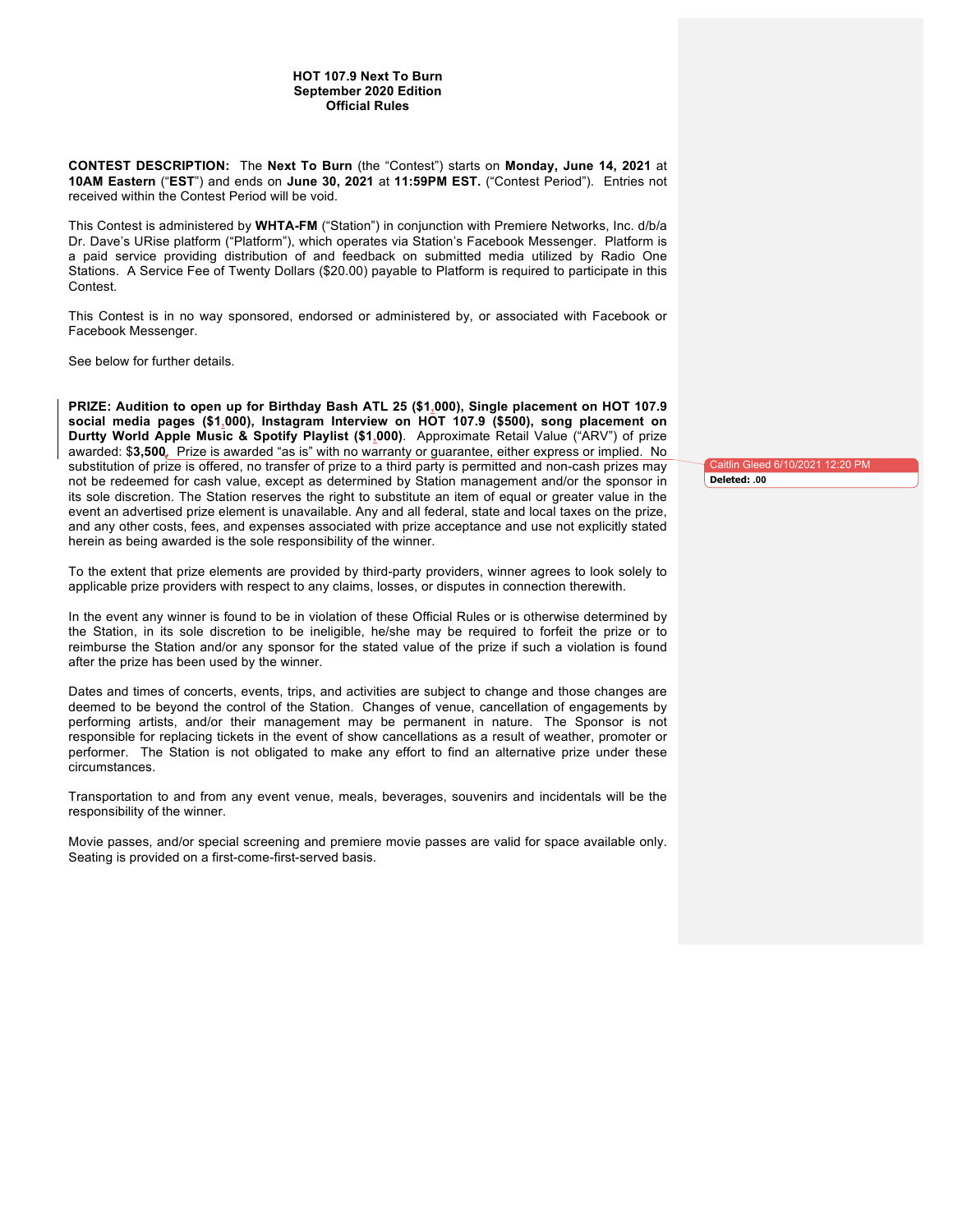Gift cards are subject to terms and conditions as specified by issuer.

**ELIGIBILITY:** Contest is open to listeners of **WHTA**-**FM** who are legal residents of the United States residing within the **Atlanta, GA** metropolitan area, are 21 years of age or older as of **June 1, 2021** of the Contest. Individuals must also have internet access, a Facebook account, and access to Facebook Messenger to participate. Employees of the Station, **Urban One, Inc.** ("Company"), **Omerta Records Inc.**, and their respective parents, subsidiaries, affiliates, promotion and advertising agencies, and members of their immediate family (spouse and parent, children and siblings and their respective spouses, regardless of where they reside) and persons living in the same household, whether or not related, of such employees, are not eligible to enter or win. Void where prohibited by law. Contest is subject to all applicable federal, state and local laws. The information you provide will be used for the purposes of Contest administration.

Unless otherwise specified, entrants may only win once during this Contest.

Persons who have won a prize in another Contest or promotion of any kind from the Station within the Six (6) month period immediately preceding the start date of this Contest are not eligible to participate. Only one person per family or household (whether related or not) may win in any promotion from the Station during any Six (6) month period.

## **HOW TO ENTER:**

During the Contest Period, participants must visit **m.me/hot1079atl** and select the "Submit A Track" option and submit one (1) piece of original music ("Materials"). Participants must sign into their Facebook accounts to enter. All submissions must be in the form of a link to a public YouTube video or a Soundcloud song containing the participant's Materials. For submissions to be complete, participants must fill out the online entry form provided upon submission of Materials. By entering this Contest, you are agreeing to Facebook's Terms of Service located here.

All submissions will be subject to a Service Fee ("Fee") in the amount of Twenty Dollars (\$20.00), payable via Paypal. This Fee is a service charge for the submission's distribution on and any feedback received through the Platform. Payment of this Fee is required to complete the upload of each entrant's Materials. Materials will be uploaded to the Platform to be judged and critiqued.

Entries must be received by **11:59PM EST** on **June 30, 2021.** Limit of one (1) entry per person during the Contest Period. Entries received from any person or email address in excess of the stated limitation will be void. To enter the Contest using a mobile device, you must have a service plan for your webenabled mobile device with your wireless service provider. Data rates may apply. See your wireless service provider for pricing plan details and capabilities.

In the event of a dispute regarding the identity of a participant's entry, the entry will be deemed to have been made by the authorized holder of the social media account at the time the entry was made.

If you choose to enter using your mobile phone, standard data rates may apply. See your wireless service provider for pricing plan details and capabilities.

Submitted entries must be "family friendly", appropriate for all audiences, and must meet the belowlisted Entry Requirements.

**ENTRY REQUIREMENTS:** Materials may not contain, as determined by the

| Caitlin Gleed 6/10/2021 12:19 PM |  |  |
|----------------------------------|--|--|
| Deleted: July                    |  |  |
| Caitlin Gleed 6/10/2021 12:19 PM |  |  |
| Deleted: 0                       |  |  |
| Caitlin Gleed 6/10/2021 12:19 PM |  |  |
| Deleted: Radio One Atlanta       |  |  |
| Caitlin Gleed 6/10/2021 12:20 PM |  |  |
| Formatted: Font:Not Bold         |  |  |

Caitlin Gleed 6/10/2021 12:20 PM **Deleted: 0**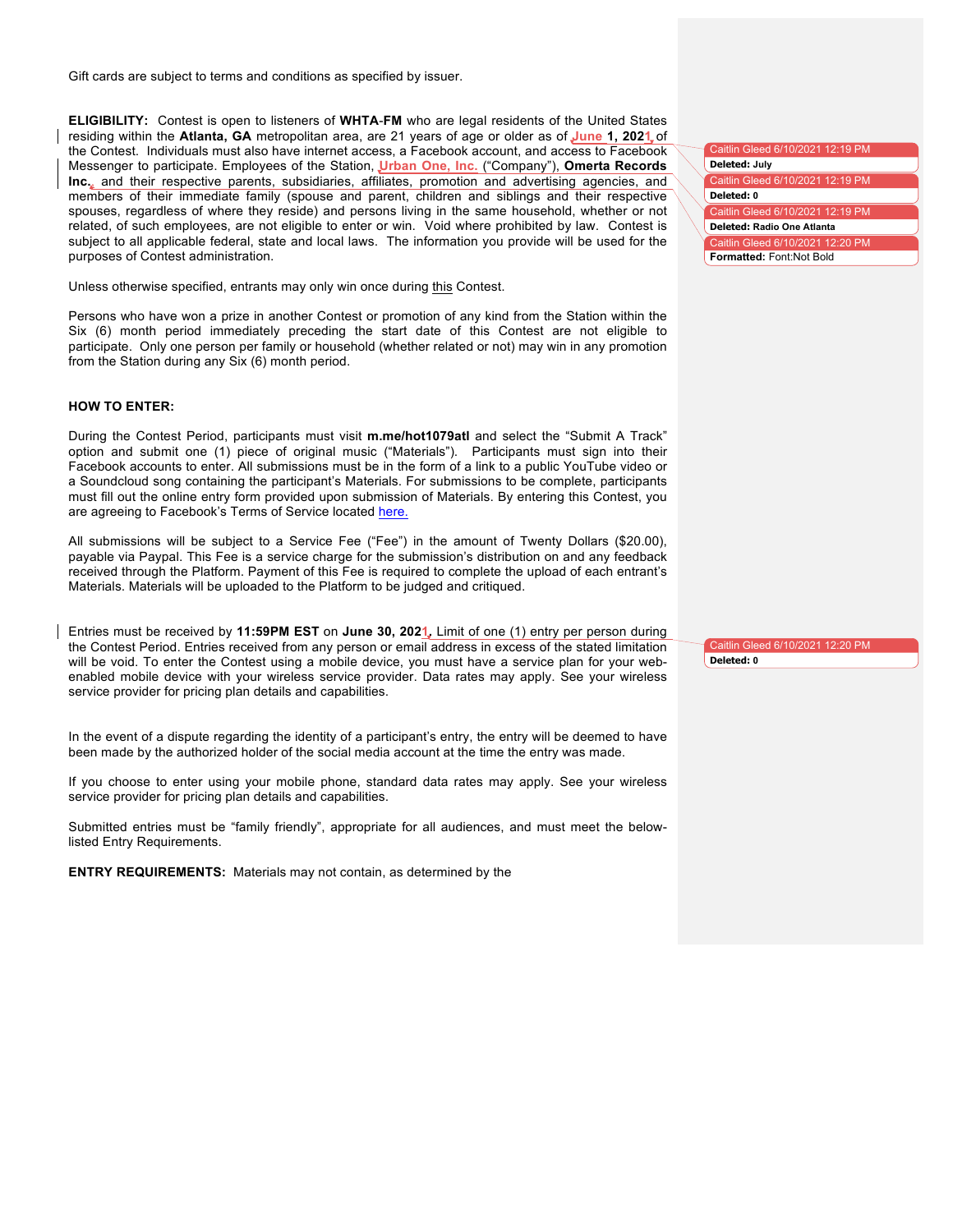Station, in its sole discretion, any content that:

- is sexually explicit or suggestive; violent or derogatory of any ethnic, racial, gender, religious, professional or age group; profane or pornographic; contains nudity;
- promotes alcohol, illegal drugs, tobacco, firearms/weapons (or the use of any of the foregoing); promotes any activities that may appear unsafe or dangerous; promotes any particular political agenda or message;
- is obscene or offensive; endorses any form of hate or hate group;
- defames, misrepresents or contains disparaging remarks about the Station and / or any sponsor, other people or companies;
- contains trademarks, logos, or trade dress (such as distinctive packaging or building exteriors/interiors) owned by others, without permission; contains any personal identification, such as license plate numbers, personal names, e-mail addresses or street addresses;
- contains copyrighted materials owned by others (including photographs, sculptures, paintings, and other works of art or images published on or in websites, television, movies or other media), without permission;
- contains materials embodying the names, likenesses, voices, or other indicia identifying any person, including, without limitation, celebrities and/or other public or private figures, living or dead, without permission;
- contains look-alikes of celebrities or other public or private figures, living or dead;
- communicates messages or images inconsistent with the positive images and/or good will to which we wish to associate; and/or
- violates any law.

**CONTEST JUDGING AND WINNER DETERMINATION:** Once an entrant's Materials are successfully submitted, the Platform will make them available to the public, who will then be able to rate the Materials. Individuals must have a Facebook account and access to Facebook Messenger to rate Materials. During the Contest Period, members of the public who rate Materials (hereinafter, "Curators") will be rating based upon the Materials musical quality using the following rating points system:

| Fire Emoji = Hot, 100 pts | Wrench Emoji = Needs Work, | Trash Can Emoji = Not, 0 pts |
|---------------------------|----------------------------|------------------------------|
|                           | 50 pts                     |                              |

The Platform will display a leaderboard at the end of the Contest Period with the final rankings. Materials must achieve a minimum amount of points, as determined by the Station in its sole discretion, in order to appear on the leaderboard.

The top entry on the leaderboard will be selected as the winner.

The winner will be notified by email and provided with instructions for claiming their prize.

Winners must provide valid identification (e.g. via driver's license, passport or other government-issued I.D. containing the person's name, date of birth, and photograph), and a completed W9 form to claim their prize. Identification documents must match information previously provided to the Station.

The prize may only be claimed by the actual winner. Friends and family members are not eligible to claim the prize on behalf of the winner.

Prizes will be awarded only upon winner verification and final approval by the Station.

If for any reason a contest winner provides notice that they have decided not to accept an awarded prize, the winner may be required to sign a release form acknowledging forfeiture of the prize. It will be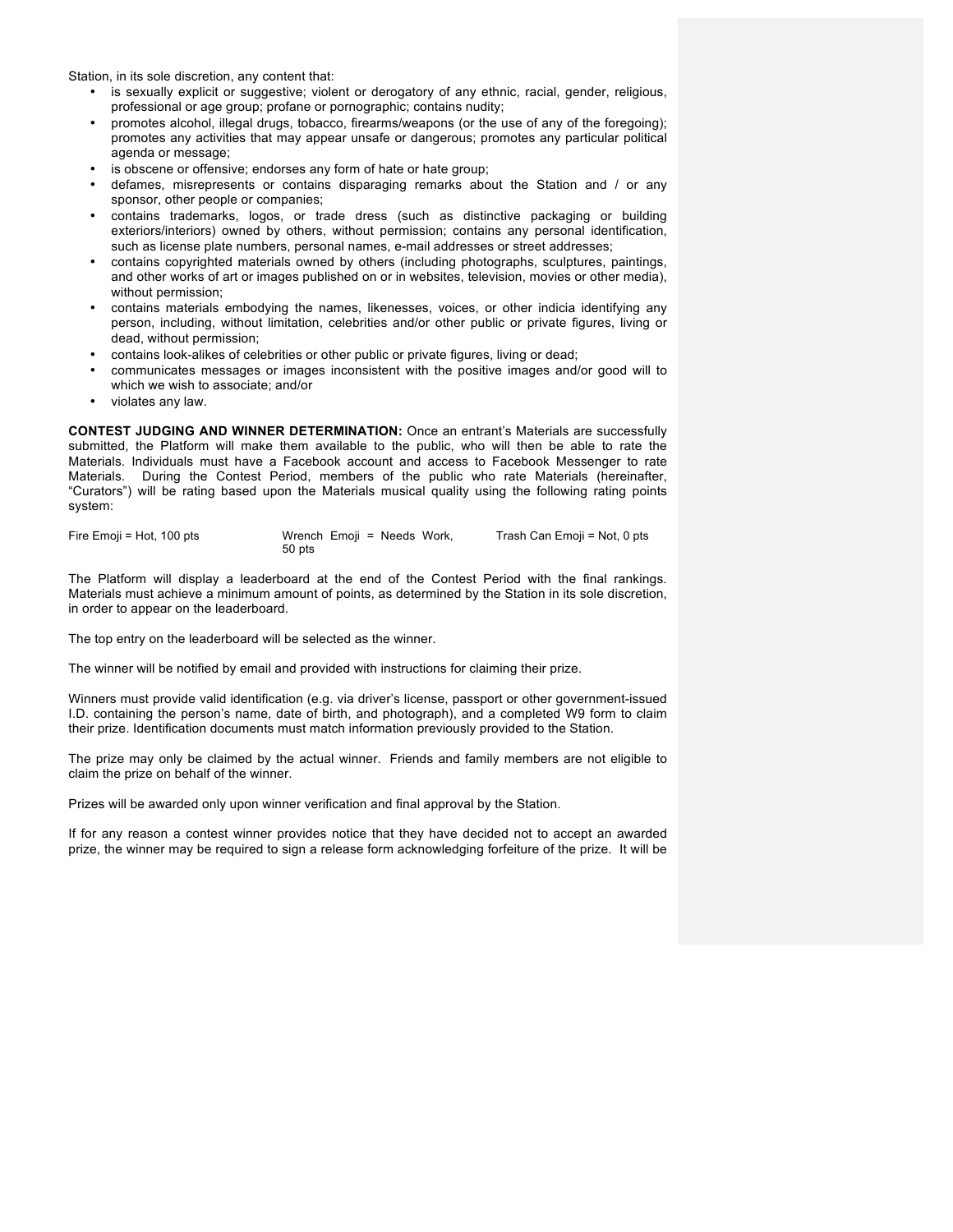at the discretion of the Contest sponsor and / or Contest administrator if another contestant is to be selected as the winner if time permits.

The Station, the Company, and its affiliates and promotional partners shall not be liable for any claims made by ineligible entrants.

In the event any winner is found to be in violation of these Official Rules or is otherwise determined by the Stations, in their sole discretion to be ineligible, he/she may be required to forfeit the prize or to reimburse the Stations and / or any sponsor for the stated value of the prize if such a violation is found after the prize has been used by winner.

**WINNER NOTIFICATION:** Station and Company's decisions are final and binding on all matters relating to this Contest. Potential winner will be notified via the email address provided upon entry and will be asked to respond and provide their full name, telephone number (including area code), date of birth, street address and/or email address and will be required to complete an Affidavit of Eligibility, Liability and Publicity Release (unless prohibited by law) and any other documents required by Station, which must be returned within three (3) business days of date appearing on prize notification. Return of prize notification as undeliverable, failure to sign and return requested documentation within the specified time period, the inability of Station to contact the potential winner within a reasonable time period or noncompliance with these Official Rules by the potential winner will result in disqualification and, at Station's sole discretion, the prize may be awarded to an alternate winner. In the event the winner is at least 18, but still considered a minor in his/her jurisdiction of residence, Station reserves the right to award the prize in the name of his/her parent or legal guardian who will be responsible for fulfilling all requirements imposed on winner set forth herein.

**GENERAL CONDITIONS:** By participating, each entrant agrees: (a) to abide by these Official Rules and decisions of Station and Company management, which shall be final and binding in all respects relating to this Contest; (b) to release, discharge and hold harmless Station, the Company, **Omerta Records Inc.**, Twitter, Instagram, Facebook, and their respective parents, affiliates, subsidiaries, and advertising and promotion agencies, and the respective officers, directors, shareholders, employees, agents and representatives of the forgoing (collectively, "Released Parties") from any and all injuries, liability, losses and damages of any kind to persons, including death, or property resulting, in whole or in part, directly or indirectly, from entrant's participation in the Contest or any Contest related activity or the acceptance, possession, use or misuse of any awarded prize or prize element; and (c) to the use of his/her name, voice, submitted entry, performance, photograph/video, prize information, image and/or likeness for programming, advertising, publicity, trade and promotional purposes in any and all media, now or hereafter known, worldwide and on the Internet, and in perpetuity by Station, Station management, and its designees, without compensation (unless prohibited by law) or additional consents from entrant or any third party and without prior notice, approval or inspection, and to execute specific consent to such use if asked to do so. By participating, entrants also agrees not to release any publicity or other materials on their own or through someone else regarding their participation in the Contest without the prior consent of the Station and Company management, which either may withhold in its sole discretion.

So long as no participant is materially adversely affected, the Station reserves the right to make changes in these Contest rules, which will become effective upon being announced on the air and / or posted online.

**LICENSE/USE OF ENTRIES:** By submitting an entry, and to the extent allowed by law, the Contest participant grants the Released Parties a perpetual, worldwide, royalty-free, non-exclusive, sub licensable, unconditional license to edit, modify, cut, rearrange, add to, delete from, reproduce, encode,